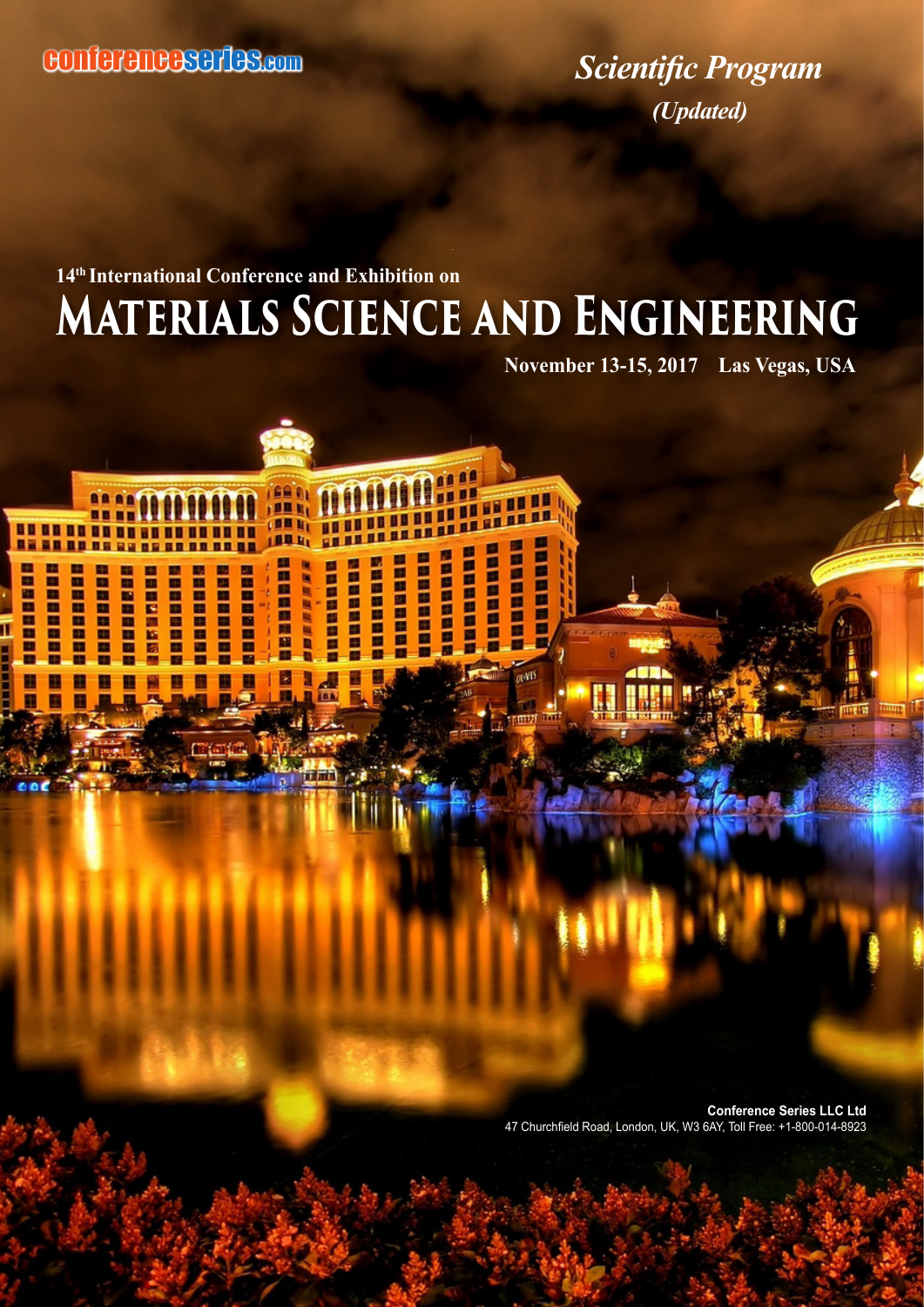**08:00-9:00 Registrations**

#### **Conference Hall: The Five Spot Room**

# Opening Ceremony conferenceseries.com **09:00-09:30**

| <b>Keynote Forum</b>                                                                                                                                                                                                                                                                  |                                                                                                                                       |  |
|---------------------------------------------------------------------------------------------------------------------------------------------------------------------------------------------------------------------------------------------------------------------------------------|---------------------------------------------------------------------------------------------------------------------------------------|--|
|                                                                                                                                                                                                                                                                                       | 09:30-10:00 Title: Surface stress in nano-structural formation                                                                        |  |
|                                                                                                                                                                                                                                                                                       | Hidehito Asaoka, Japan Atomic Energy Agency, Japan                                                                                    |  |
|                                                                                                                                                                                                                                                                                       | 10:00-10:30 Title: Design of metamaterials using transformation physics                                                               |  |
|                                                                                                                                                                                                                                                                                       | Ramesh K Agarwal, Washington University in St. Louis, USA                                                                             |  |
|                                                                                                                                                                                                                                                                                       | Networking & Refreshment Break: 10:30-10:45 @ Pre-Function Space                                                                      |  |
|                                                                                                                                                                                                                                                                                       | 10:45-11:15 Title: Functional structures & devices by additive manufacturing                                                          |  |
|                                                                                                                                                                                                                                                                                       | Jun Ding, National University of Singapore, Singapore<br>11:15-11:45 Title: Mitigation of major product defects in aluminum extrusion |  |
|                                                                                                                                                                                                                                                                                       | Sayyad Zahid Qamar, Sultan Qaboos University, Oman                                                                                    |  |
|                                                                                                                                                                                                                                                                                       |                                                                                                                                       |  |
|                                                                                                                                                                                                                                                                                       | Group Photo & Panel Discussion 11:45-12:00 @ The Five Spot Room                                                                       |  |
| Sessions:<br>Materials Science & Engineering   Nanotechnology in Materials Science   Batteries and Energy<br>Materials   Mining, Metallurgy and Materials Science   Surface Science and Engineering   Electrical,<br>Optical and Magnetic Materials   Materials Chemistry and Physics |                                                                                                                                       |  |
|                                                                                                                                                                                                                                                                                       | Session Chair: Jun Ding, National University of Singapore, Singapore                                                                  |  |
| 12:00-12:25                                                                                                                                                                                                                                                                           | Title: High-magnetization oxide spinel ferrite films                                                                                  |  |
|                                                                                                                                                                                                                                                                                       | <b>Jun Ding, National University of Singapore, Singapore</b>                                                                          |  |
|                                                                                                                                                                                                                                                                                       | Title: Impact of the residual flux reduction on the internal corrosion behavior for the                                               |  |
| 12:25-12:50                                                                                                                                                                                                                                                                           | automotive brazed heater cores                                                                                                        |  |
|                                                                                                                                                                                                                                                                                       | Philippe Da Silva, Valeo THS, France                                                                                                  |  |
|                                                                                                                                                                                                                                                                                       | Title: Influence of boehmite nanoparticle on the curing kinetics and rheology of an                                                   |  |
| 12:50-13:15                                                                                                                                                                                                                                                                           | epoxy matrix for liquid composite molding process                                                                                     |  |
|                                                                                                                                                                                                                                                                                       | <b>Dilmurat Abliz, Clausthal University of Technology, Germany</b>                                                                    |  |
|                                                                                                                                                                                                                                                                                       | Lunch Break 13:15-14:15 @ Renaissance III                                                                                             |  |
| 14:15-14:40                                                                                                                                                                                                                                                                           | Title: Accelerated corrosion test for exhaust gas recirculation exchangers                                                            |  |
|                                                                                                                                                                                                                                                                                       | <b>Vincent Renault, Valeo THS, France</b>                                                                                             |  |
| 14:40-15:05                                                                                                                                                                                                                                                                           | Title: Cleaner production practices for resource optimisation                                                                         |  |
|                                                                                                                                                                                                                                                                                       | Sampath Kumar M C, B M S College of Engineering Bangalore, India                                                                      |  |
| 15:05-15:30                                                                                                                                                                                                                                                                           | Title: The determining role of brazing clad in aluminium material fatigue behavior for                                                |  |
|                                                                                                                                                                                                                                                                                       | automotive exchanger applications                                                                                                     |  |
|                                                                                                                                                                                                                                                                                       | Anne-Gaëlle Villemiane, Valeo THS, France                                                                                             |  |
| $15:30 - 15:55$                                                                                                                                                                                                                                                                       | Title: Hydrothermally grown nanoflowered WO <sub>3</sub> thin films on etched ITO for                                                 |  |
|                                                                                                                                                                                                                                                                                       | electrochromic studies                                                                                                                |  |
|                                                                                                                                                                                                                                                                                       | Anamika V Kadam, D Y Patil College of Engineering and Technology, India                                                               |  |
|                                                                                                                                                                                                                                                                                       | Networking & Refreshment Break 15:55-16:10 @ Pre-Function Space                                                                       |  |
| 16:10-16:35                                                                                                                                                                                                                                                                           | Title: Spinorbitronics at interfaces for THz emission                                                                                 |  |
|                                                                                                                                                                                                                                                                                       | Henri Jaffrès, Unité Mixte de Physique CNRS-Thales, France                                                                            |  |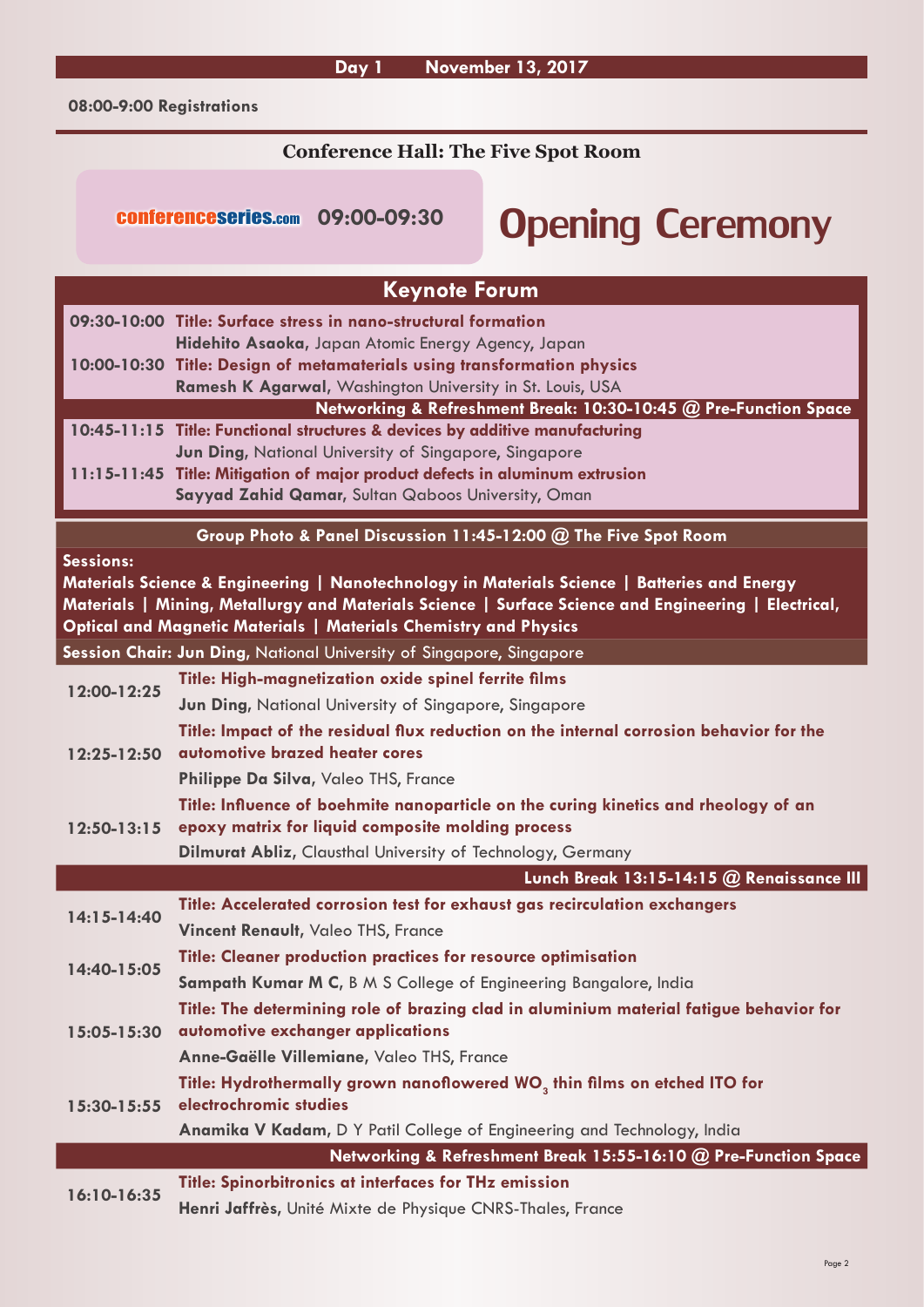**16:35-17:00 Title: Crystal growth of Si based on the Na-Si binary phase diagram**

**Haruhiko Morito,** Tohoku University, Japan

**Panel Discussions 17:00-17:15**

**Day 1 Concludes...**

**Reception Pool Deck 6:00PM-7:00PM**

|                                 | <b>November 14, 2017</b><br>Day 2                                                                                                                                                                                                           |
|---------------------------------|---------------------------------------------------------------------------------------------------------------------------------------------------------------------------------------------------------------------------------------------|
|                                 | <b>Conference Hall: The Five Spot Room</b>                                                                                                                                                                                                  |
|                                 | <b>Keynote Forum</b>                                                                                                                                                                                                                        |
| 09:30-09:45 Introduction        | 08:15-09:30 Registrations                                                                                                                                                                                                                   |
|                                 | <b>Plenary Speech</b><br>09:45-10:45 Title: Wave scattering by many small impedance particles and creating materials with<br>a desired refraction coeffcient<br>Alexander G Ramm, Kansas State University, USA                              |
|                                 | Networking & Refreshment Break 10:45-11:05 @ Pre-Function Space<br>Young Researcher Forum @ The Five Spot Room                                                                                                                              |
| Sessions:<br><b>Engineering</b> | Materials Science & Engineering   Nanotechnology in Materials Science   Surface Science and                                                                                                                                                 |
|                                 | Session Chair: Sampath Kumar M C, B M S College of Engineering Bangalore, India                                                                                                                                                             |
| 11:05-11:25                     | Title: Flexible organic field effect transistors with enhanced electrical properties<br>Davoud Dastan, Cornell University, USA                                                                                                              |
| $11:25 - 11:45$                 | Title: Microstructural characterization of Mg-SiC nanocomposites produced by powder<br>metallurgy techniques<br>Daniela Penther, Technische Universität Berlin, Germany                                                                     |
| 11:45-12:05                     | Title: Fabrication of surfaces modified with carboxymethylthio ligands towards chelate-<br>assisted trace-level extraction of copper                                                                                                        |
| 12:05-12:25                     | John O Adongo, Humboldt-Universität zu Berlin, Germany<br>Title: Thermal-Structural and elemental analysis of Cu-Fe-O system coupled with<br>available thermodynamic modeling                                                               |
| 12:25-12:45                     | Juliano Schorne Pinto, Université de Toulouse, France<br>Title: The improved photoelectrochemical properties using $\alpha$ -hematite -molybdenum<br>disulfide nanostructured material<br>Hussein Alrobei, University of South Florida, USA |
|                                 | Panel Discussion & Best Presentation Award distribution 12:45-12:50 @ The Five Spot Room<br>Lunch Break 12:50-13:45 @ Renaissance III                                                                                                       |
|                                 | <b>Poster Presentations @ Pre-Function Space</b>                                                                                                                                                                                            |
|                                 | 10 minutes for each presentation (13:45-17:30)                                                                                                                                                                                              |
| <b>MSE 01</b>                   | Title: Online monitoring of the filling behavior of highly-filled polymeric materials<br>during the injection molding process                                                                                                               |
|                                 | Tamara Florian, Clausthal University of Technology, Germany                                                                                                                                                                                 |
| <b>MSE 02</b>                   | Title: Angiogenesis depression effect; A cure for glioblastoma multiforme through oral<br>administration by lactoferrin-glycyrrhizin conjugate, as HMGB1 antagonist                                                                         |
|                                 | Hae Jin Kim, Hanyang University, South Korea                                                                                                                                                                                                |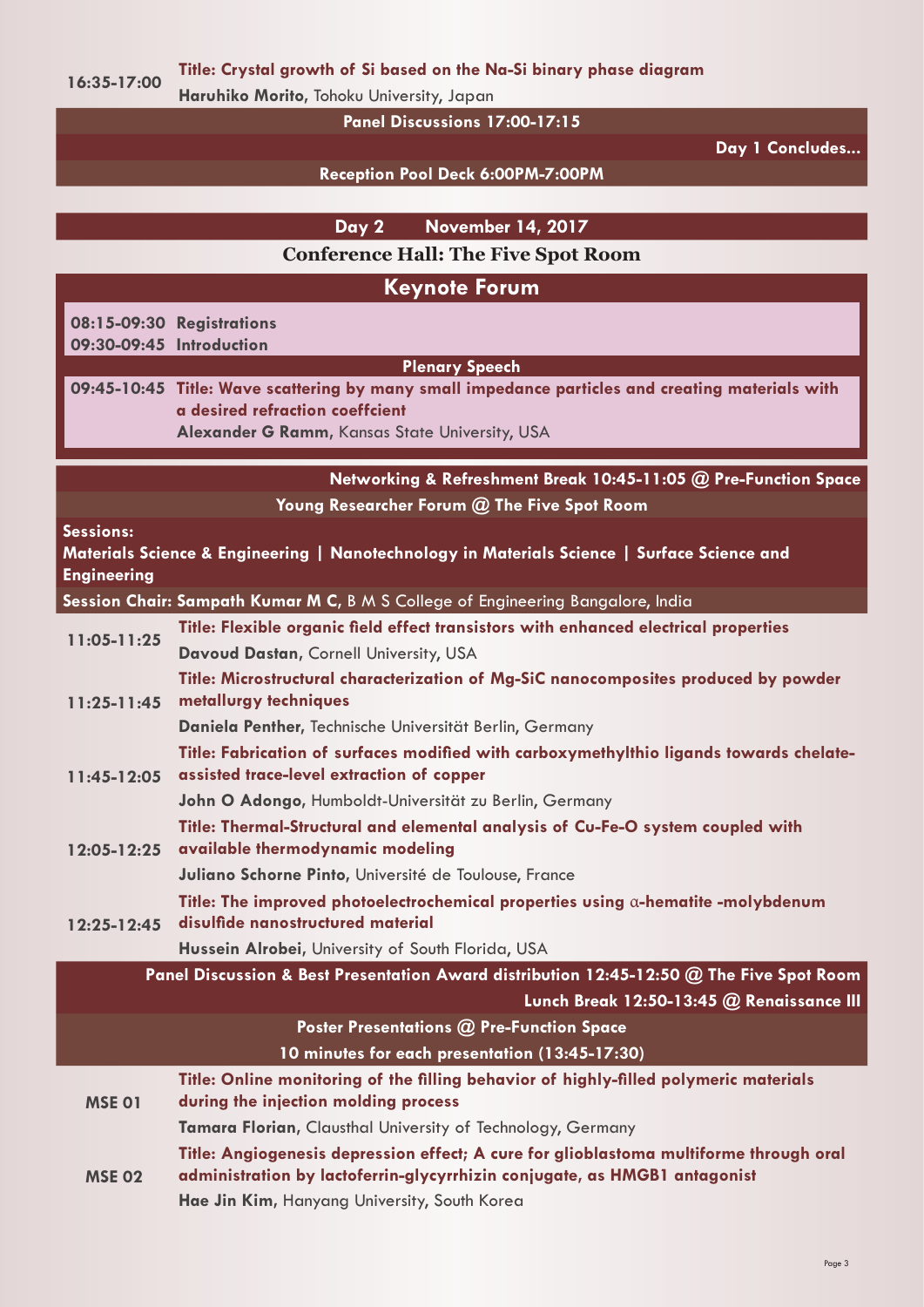|                                                      | Title: Colorimetric contact lens type sensor consisting of cerium oxide nanoparticles and                                                                                                    |  |  |
|------------------------------------------------------|----------------------------------------------------------------------------------------------------------------------------------------------------------------------------------------------|--|--|
| <b>MSE 03</b>                                        | glucose oxidase for tear glucose detection                                                                                                                                                   |  |  |
|                                                      | Sijin Park, Hanyang University, South Korea                                                                                                                                                  |  |  |
|                                                      | Title: Periodic nanostructures obtained by spinodal decomposition at low temperature                                                                                                         |  |  |
| <b>MSE 04</b>                                        | on Co <sub>1.7</sub> Fe <sub>1.3</sub> O <sub>4</sub> thin films prepared by radio frequency sputtering<br>Antoine Barnabe, CIRIMAT - Université de Toulouse III Paul Sabatier, France       |  |  |
|                                                      |                                                                                                                                                                                              |  |  |
| <b>MSE 05</b>                                        | Title: Effects of doping ratio of cobalt and iron on the structure and optical properties of<br>ferroelectric bismuth titanates                                                              |  |  |
|                                                      | Chung Wung Bark, Gachon University, Republic of Korea                                                                                                                                        |  |  |
| <b>MSE 06</b>                                        | Title: Characterization and analysis of phosphor condition with electrode of perovskite<br>solar cells                                                                                       |  |  |
|                                                      | Hyung Wook Choi, Gachon University, Republic of Korea                                                                                                                                        |  |  |
| MSE 07                                               | Title: Preparation of oxide semiconductors thin films for the transparent electrode by<br>helicon-wave excited plasma sputtering method                                                      |  |  |
|                                                      | Takumi Namba, Tokyo University of Science, Japan                                                                                                                                             |  |  |
| <b>MSE 08</b><br><b>MSE 09</b>                       | Title: Characterizations of ZnO nanorods and ZnO/ZnS core/shell nanorods on copper grids                                                                                                     |  |  |
|                                                      | Yu-Shan Lee, National Chi Nan University, Republic of China                                                                                                                                  |  |  |
|                                                      | Title: Fatty acid-based electrospun fiber for temperature-controlled drug release                                                                                                            |  |  |
|                                                      | Ji Hyeon Choi, Kyungpook National University, Republic of Korea                                                                                                                              |  |  |
| <b>MSE 10</b>                                        | Title: NIR light-triggered, localized anti-cancer drug delivery using poly( $\varepsilon$ -caprolactone)<br>(PCL) fibers incorporated with indocyanine green and phase-changeable fatty acid |  |  |
|                                                      | Ju Hyang Park, Kyungpook National University, Republic of Korea                                                                                                                              |  |  |
| <b>MSE 11</b>                                        | Title: Chitosan-coated magnetic nanoparticles modified with folate use for doxorubicin<br>released                                                                                           |  |  |
|                                                      | Yu-Chen Fa, National Sun Yat-sen University, Taiwan                                                                                                                                          |  |  |
| <b>MSE 12</b>                                        | Title: Age heat treatments of the CoCrFeNiTi <sub>ns</sub> high-entropy alloy                                                                                                                |  |  |
|                                                      | Tao-Tsung Shun, Feng Chia University, Taiwan                                                                                                                                                 |  |  |
| <b>MSE 13</b>                                        | Title: Thermal, mechanical properties of modified poly (lactic-acid) / poly (butylene-<br>adipate-co-terephthalate) blends                                                                   |  |  |
|                                                      | Gi Hong Kim, Kyungpook National University, Republic of Korea                                                                                                                                |  |  |
| <b>MSE 14</b>                                        | Title: Fabrication of poly( $\varepsilon$ -caprolactone) (PCL) particles with non-spherical geometries<br>via selective dewetting and deposition of the polymer                              |  |  |
|                                                      | Jin Ho Son, Kyungpook National University, Republic of Korea                                                                                                                                 |  |  |
| <b>MSE 15</b>                                        | Title: Innovative superhydrophobic nano coatings for durable applications                                                                                                                    |  |  |
|                                                      | Daniela Rusu, LPIM - Université de Haute-Alsace, France                                                                                                                                      |  |  |
| <b>MSE 16</b>                                        | Title: Random poly(&-Caprolactone-L-Alanine) by direct melt copolymerization                                                                                                                 |  |  |
|                                                      | Christelle Delaite, LPIM - Université de Haute-Alsace, France                                                                                                                                |  |  |
| <b>MSE 17</b>                                        | Title: Thermal and humid influence on the interfacial aging of polyurethane coated                                                                                                           |  |  |
|                                                      | polyketone fabrics                                                                                                                                                                           |  |  |
|                                                      | Jee-Woo Yang, Chungnam National University, South Korea                                                                                                                                      |  |  |
| <b>Best Poster Presentation @ Pre-Function Space</b> |                                                                                                                                                                                              |  |  |
|                                                      | Networking & Refreshment Break from 16:30 @ Pre-Function Space                                                                                                                               |  |  |

**Day 2 Concludes....**